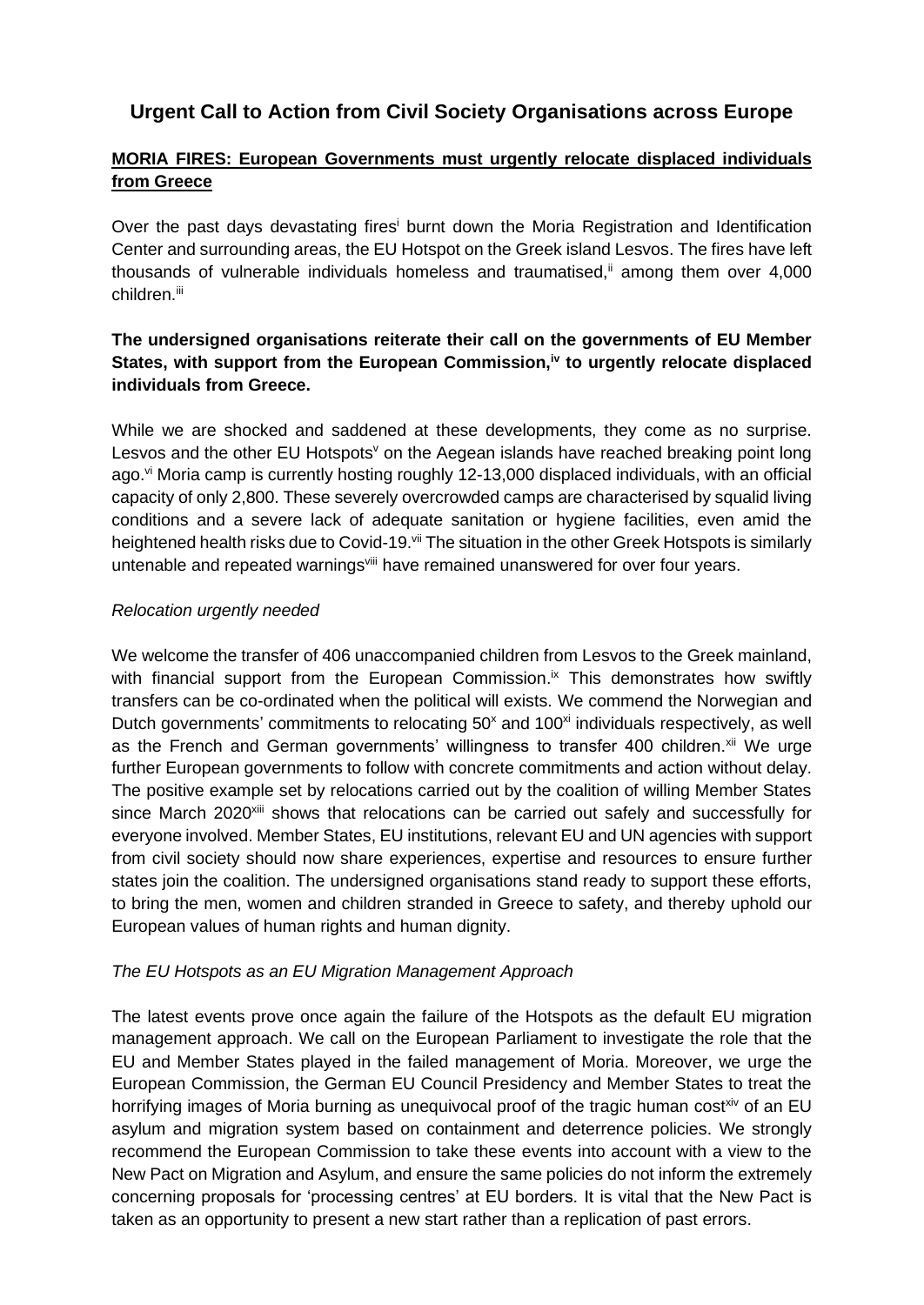#### **Signed by:**

Action Aid Hellas (Faces of Migration partner) Ambrela Slovakia (Faces of Migration partner) ASGI BPID Bulgaria (Faces of Migration partner) Caritas Europa Caritas Hellas Caritas Slovakia Češi Pomáhají (Czech Republic) Child Circle Consortium of Migrants Assissting NGOs (Czech Republic) COSPE Onlus Danish Refugee Council (DRC) Defence for Children International Defence for Children International – Belgium Defence for Children International - Greece Defence for Children International – Italia Destination Unknown Diaconia ECCB (Faces of Migration partner) Diakonie Austria Dutch Council for Refugees Dynamo International – Street Workers Network Echo100Plus Eurochild Eurodiaconia Europe Must Act European Lawyers in Lesvos European Network on Statelessness Fenix Humanitarian Legal Aid FOCSIV - Italian Federation of Christian NGOs Italy (Faces of Migration partner) GCAP Belgium (Faces of Migration partner) Global Call to Action Against Poverty (GCAP) Europe Greek Council for Refugees (GCR) Help Refugees Human Rights League Slovakia ICMC Europe Immigrant Council of Ireland International Child Development Initiatives (NL) International Rescue Committee (IRC) **INTERSOS** Kids in Need of Defense (KIND) Kopin Lighthouse Relief (LHR) LUMOS Foundation Mareena Country Slovakia Médecins du Monde Belgique Médecins du Monde – France **Minority Rights Group International** Missing Children Europe Mokosha NGO Centre Movimento per l'Autosviluppo, l'Interscambio e la Solidarietà (MAIS) (Italy) Nadácia Milana Šimečku (Slovakia)